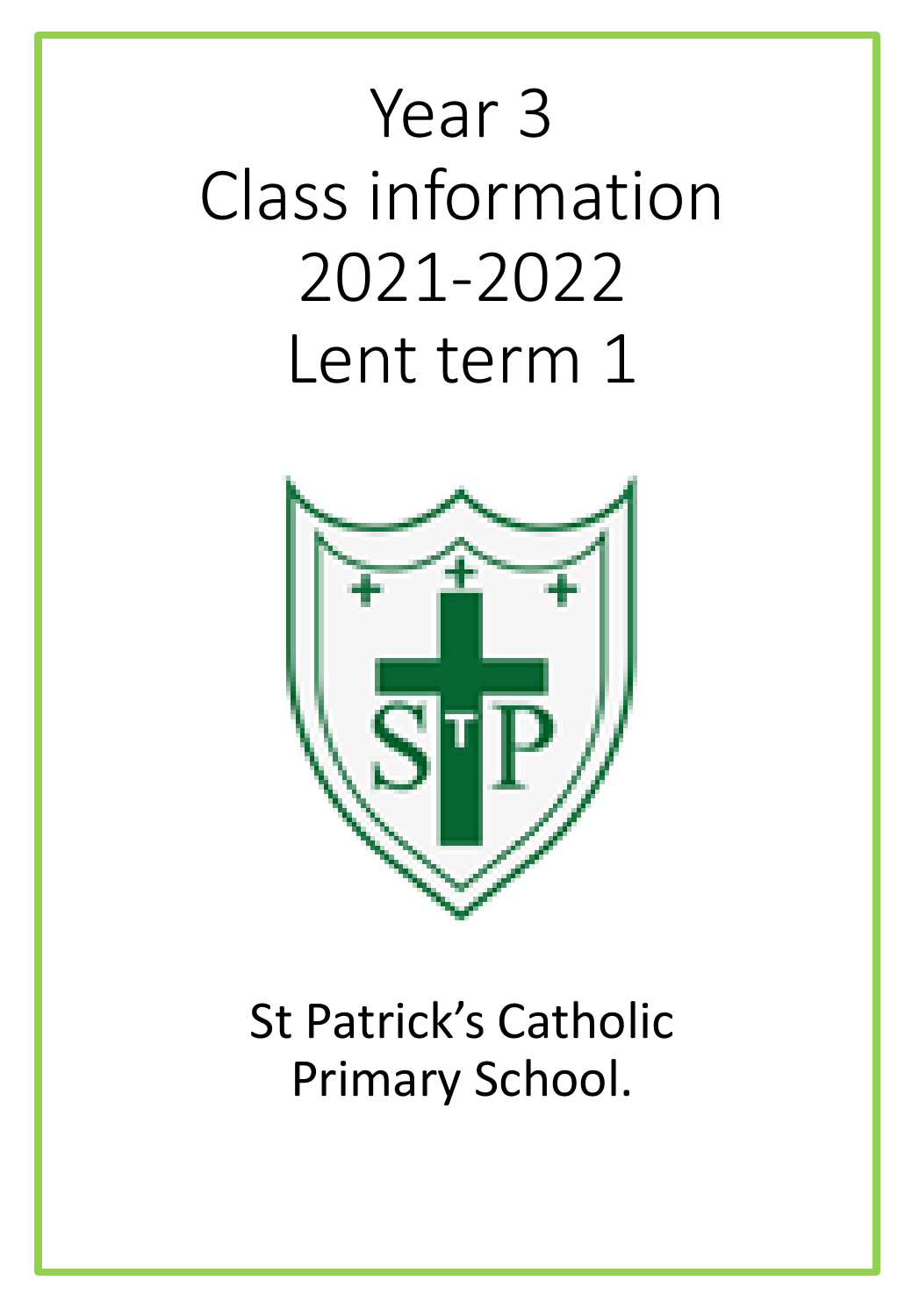# Year 3 Lent Term 1 2021-2022

#### **Welcome back!**

We hope you have all enjoyed a restful, well-deserved Christmas holiday surrounded by loved ones**.** 

#### **Staff working in Y3**

Miss Whelan, Mrs Slaney and Mrs Mollatt (AM), Miss Caudwell.

#### **What to bring to school -**

- 2 water bottles
- Healthy snack- no chocolate bars or sweets
- Outdoor shoes

#### **PE Day**

Your child should wear their PE kit on Monday

**No earrings should be worn on PE days and trainers/plimsolls should be worn**

#### **Proces and magnets | History – Bronze and | The Fitness | Fitness** English Maths RE Iron Man by Ted Hughes Multiplication and division Money **Statistics** Local Church – **Community** Eucharist – Relating: Listening & Sharing Science | Topic | PE Iron Age **Fitness**

#### **What will we be doing this half term**

#### **English**

This half term, we will be looking at a variety of texts linked to our Topic – the Bronze and Iron Age. Our writing genre for this half term will be a narrative and newspaper report. Our focus will be on introducing direct speech and inverted commas.

#### **Maths**

This half term we will be learning about multiplication and division, money and statistics, building on prior learning from Year 2. Children will gain a deeper understanding of counting money in pence and pounds before looking at them side-by-side. They will also revisit tally charts and pictograms as systematic methods of recording data.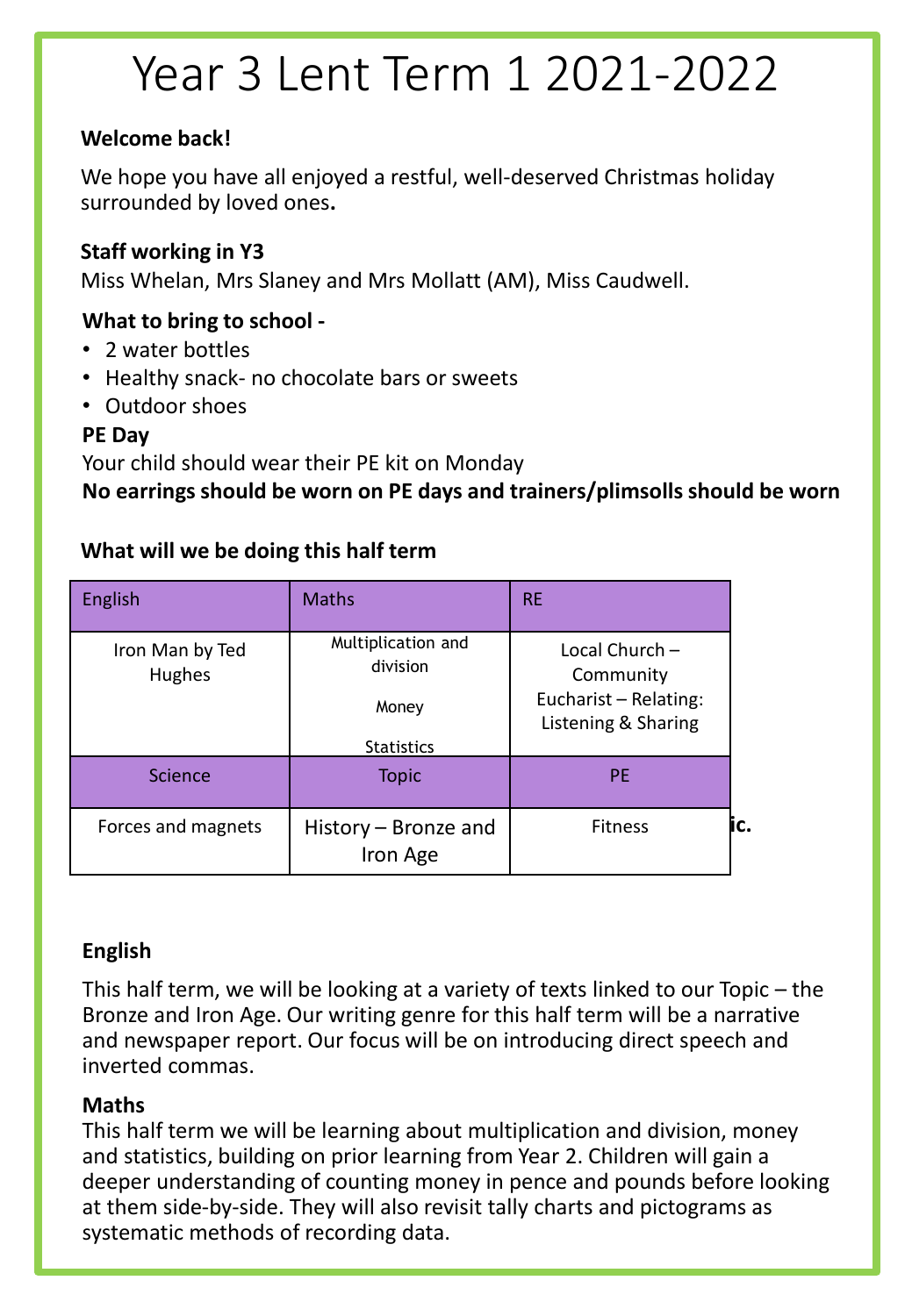# Year 3 Lent term 1 2021-2022

### **English Vocab**

| Punctuation          | Common noun         | Proper noun | Comma                |
|----------------------|---------------------|-------------|----------------------|
| <b>Full stop</b>     | Exclamation<br>mark | Conjunction | <b>Direct Speech</b> |
| <b>Question mark</b> | <b>Noun</b>         | Verb        | Inverted<br>comma    |

## **Maths Vocab**

| Tally chart | <b>Pounds</b> | <b>Multiply</b> | <b>Divide</b>      |
|-------------|---------------|-----------------|--------------------|
| Pictogram   | <b>Pence</b>  | <b>Inverse</b>  | <b>Give change</b> |
| Interpret   | <b>Table</b>  | Count           | <b>Worth</b>       |

### **RE topic words**

| Journey       | Liturgical year | Calendar | Rosary  |  |  |  |
|---------------|-----------------|----------|---------|--|--|--|
| Ordinary time | Feast day       | Our Lady | Seasons |  |  |  |

### **Science key words**

| Attract | Repel         | Contact     | Force |  |  |  |  |
|---------|---------------|-------------|-------|--|--|--|--|
| Iron    | <b>Magnet</b> | Non-Contact | Pole  |  |  |  |  |

#### **Topic key words**

| <b>Bronze</b>      | Iron         | <b>Impressive</b> | <b>Smelting</b>           |
|--------------------|--------------|-------------------|---------------------------|
| <b>Ore</b>         | <b>Tribe</b> | Roundhouse        | <b>Wattle and</b><br>Daub |
| Amesbury<br>Archer | Fort:        | Ingot             | <b>Tribe</b>              |